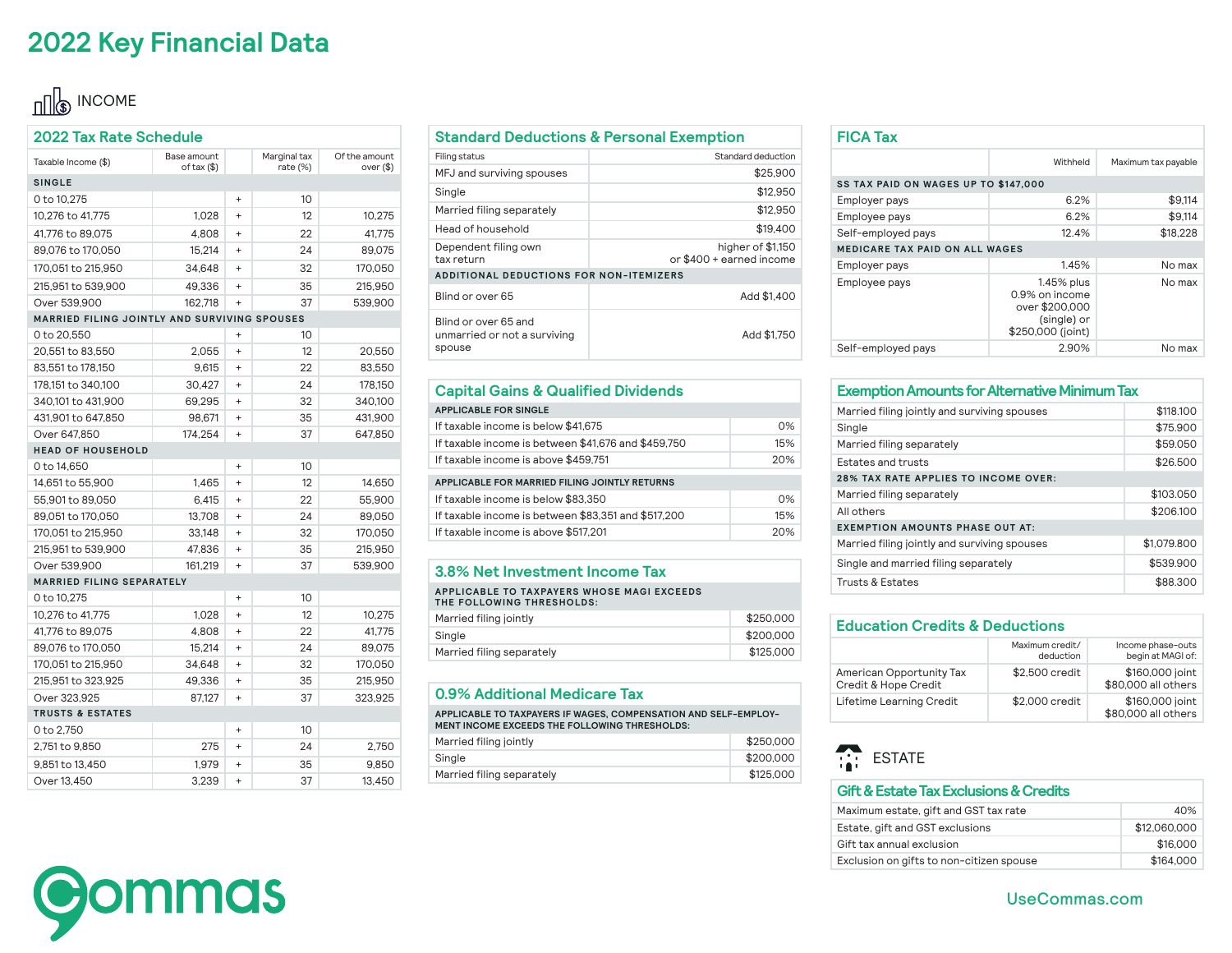### **2022 Key Financial Data**

### RETIREMENT

#### **Health Savings Accounts (HSA) & High Deductible Health Plans**

| CONTRIBUTION LIMIT (EMPLOYER + EMPLOYEE)<br>Individual<br>Family<br>Catch-up contribution (age 55+)<br>HDHP MINIMUM ANNUAL DEDUCTIBLE | \$3,650<br>\$7,300 |  |
|---------------------------------------------------------------------------------------------------------------------------------------|--------------------|--|
|                                                                                                                                       |                    |  |
|                                                                                                                                       |                    |  |
|                                                                                                                                       |                    |  |
|                                                                                                                                       | \$1,000            |  |
|                                                                                                                                       |                    |  |
| Individual                                                                                                                            | \$1,400            |  |
| Family                                                                                                                                | \$2,800            |  |
| HDHP MAX OUT-OF-POCKET AMOUNTS                                                                                                        |                    |  |
| Individual                                                                                                                            | \$7,050            |  |
| Family                                                                                                                                | \$14,100           |  |

| <b>Uniform Lifetime Table</b> |                     |             |                     |
|-------------------------------|---------------------|-------------|---------------------|
| Current age                   | Distribution period | Current age | Distribution period |
| 72                            | 27.4                | 87          | 14.4                |
| 73                            | 26.5                | 88          | 13.7                |
| 74                            | 25.5                | 89          | 12.9                |
| 75                            | 24.6                | 90          | 12.2                |
| 76                            | 23.7                | 91          | 11.5                |
| 77                            | 22.9                | 92          | 10.8                |
| 78                            | 22.0                | 93          | 10.1                |
| 79                            | 21.1                | 94          | 9.5                 |
| 80                            | 20.2                | 95          | 8.9                 |
| 81                            | 19.4                | 96          | 8.4                 |
| 82                            | 18.5                | 97          | 7.8                 |
| 83                            | 17.7                | 98          | 7.3                 |
| 84                            | 16.8                | 99          | 6.8                 |
| 85                            | 16.0                | 100         | 6.4                 |
| 86                            | 15.2                | 101         | 6.0                 |

| <b>Medicare Premiums &amp; Deductibles</b><br>Part B standard premium<br>Part B deductible          |                            |
|-----------------------------------------------------------------------------------------------------|----------------------------|
|                                                                                                     |                            |
|                                                                                                     | \$170.10/mo                |
|                                                                                                     | \$233/yr                   |
| Part A (inpatient services) deductible                                                              | \$1.556/<br>benefit period |
| Part A coinsurance for days 1-60 of hospitalization                                                 | \$0/day                    |
| Part A coinsurance for days 61-90 of hospitalization                                                | \$389/day                  |
| Part A coinsurance for more than 90 days of<br>hospitalization (capped by 60 lifetime reserve days) | \$778/day                  |
| Beyond lifetime reserve days                                                                        | All costs                  |

# **O**ommas

### **Deductibility of Long-Term Care Premiums on Qualified Policies**

| Attained age before close of tax year | Amount of LTC premiums that qualify as<br>medical expenses in 2022 |
|---------------------------------------|--------------------------------------------------------------------|
| 40 or under                           | \$450                                                              |
| 41 to 50                              | \$850                                                              |
| 51 to 60                              | \$1,690                                                            |
| 61 to 70                              | \$4.510                                                            |
| Over 70                               | \$5,640                                                            |

### **Social Security**

| <b>OUGHOGGHILY</b>                                                        |                                                                         |                                |  |  |
|---------------------------------------------------------------------------|-------------------------------------------------------------------------|--------------------------------|--|--|
| <b>BENEFITS</b>                                                           |                                                                         |                                |  |  |
| Full retirement age (FRA) If<br>born 1943 - 1954<br>If born 1960 or later | Age 66<br>Age 67                                                        |                                |  |  |
| Maximum monthly benefit                                                   | \$3,345/mo if FRA is in 2021                                            |                                |  |  |
| Retirement earnings exempt<br>amount                                      | \$19,560/yr under FRA<br>\$51,960/yr reaching FRA<br>No limit after FRA |                                |  |  |
| TAX ON SOCIAL SECURITY BENEFITS                                           |                                                                         |                                |  |  |
| Filing status                                                             | AGI plus provisional<br>income                                          | Amount of SS<br>subject to tax |  |  |
| Married filing jointly                                                    | Under \$32,000<br>\$32,000-\$44,000<br>Over \$44,000                    | \$0<br>Up to 50%<br>Up to 85%  |  |  |
| Single, head of household,<br>qualifying widow(er), married               | Under \$25,000<br>\$25,000-\$34,000                                     | \$0<br>Up to 50%               |  |  |

#### filing separately and living apart from spouse Over \$34,000 Up to 85% Married filing separately and living with spouse Over \$0 Up to 85%

### **Retirement Plan Contribution Limits**

|                                                                                 | 2021      | 2022      |
|---------------------------------------------------------------------------------|-----------|-----------|
| Annual compensation used to determine<br>contribution for most plans            | \$290,000 | \$305,000 |
| Defined-contribution plans, basic limit                                         | \$58,000  | \$61,000  |
| Defined-benefit plans, basic limit                                              | \$230,000 | \$245,000 |
| 401(k), 403(b), 457(b) plans elective<br>deferrals                              | \$19,500  | \$20,500  |
| Catch-up provision for individuals 50 and<br>over: 401(k), 403(b), 457(b) plans | \$6,500   | \$6,500   |
| SIMPLE plan elective deferral limit                                             | \$13,500  | \$14,000  |
| SIMPLE plan catch-up contribution for<br>individuals 50 and over                | \$3,000   | \$3,000   |

| <b>Individual Retirement Accounts</b> |                |                   |                                                                                                                                                                                               |
|---------------------------------------|----------------|-------------------|-----------------------------------------------------------------------------------------------------------------------------------------------------------------------------------------------|
| <b>IRA</b> type                       | Cont.<br>limit | Catch-up<br>$50+$ | Income limits                                                                                                                                                                                 |
| Traditional<br>nondeductible          | \$6,000        | \$1,000           | None                                                                                                                                                                                          |
| Traditional<br>deductible             | \$6,000        | \$1,000           | If covered by plan:<br>\$109,000-\$129,000 joint<br>\$68,000-\$78,000 single, HOH<br>\$0-\$10,000 married filing separate<br>If one spouse is covered by a plan:<br>\$204,000-\$214,000 joint |
| Roth                                  | \$6,000        | \$1,000           | \$204,000-\$214,000 joint<br>\$129,000-\$144,000 single, HOH<br>\$0-\$10,000 married filing separate and<br>active plan participant                                                           |
| Roth<br>conversion                    |                |                   | No income limit                                                                                                                                                                               |

### **Medicare Premiums for High-Income Taxpayers**

| MAGI single (\$) | MAGI joint (\$) | Part B<br>premium (\$) | Part D income<br>adjustment (\$) |
|------------------|-----------------|------------------------|----------------------------------|
| 91,000 or less   | 182,000 or less | 170.10                 | O                                |
| 91,001-114,000   | 182,001-228,000 | 238.10                 | 12.40                            |
| 114,001-142,000  | 228,001-284,000 | 340.20                 | 32.10                            |
| 142,001-170,000  | 284,001-340,000 | 442.30                 | 51.70                            |
| 170,001-500,000  | 340,001-750,000 | 544.30                 | 71.30                            |
| Above 500,000    | Above 750,000   | 578.30                 | 77.90                            |

#### ň TAX DEADLINES

**January 18** - Fourth installment of the previous year's estimated taxes due

**April 18** - Tax filing deadline, or request extension to October 15. First installment of 2021 taxes due. Last day to file amended return for 2017. Last day to contribute to: Roth or traditional IRA for 2021; HSA for 2021; Keogh or SEP for 2021 (unless tax filing deadline has been extended)

- **June 15** Second installment of estimated taxes due
- **September 15** Third installment of estimated taxes due

**October 17** - Tax returns due for those who requested an extension. Last day to contribute to SEP or Keogh for 2021 if extension was filed

**December 31** - Last day to: 1) pay expenses for itemized deductions; 2) complete transactions for capital gains or losses; 3) establish a Keogh plan or solo 401(k) plan for 2022; 4) complete 2022 contributions to employer-sponsored 401(k) plans.

*Commas is a wholly-owned subsidiary of Truepoint Inc., a fee-only Registered Investment Adviser (RIA). Registration as an adviser does not connote a specific level of skill or training. More detail, including forms ADV Part 2A and Form CRS filed with the SEC, can be found at www.usecommas.com. Neither the information, nor any opinion expressed, is to be construed as personalized investment, tax or legal advice. The accuracy and completeness of information presented from third-party sources cannot be guaranteed.*